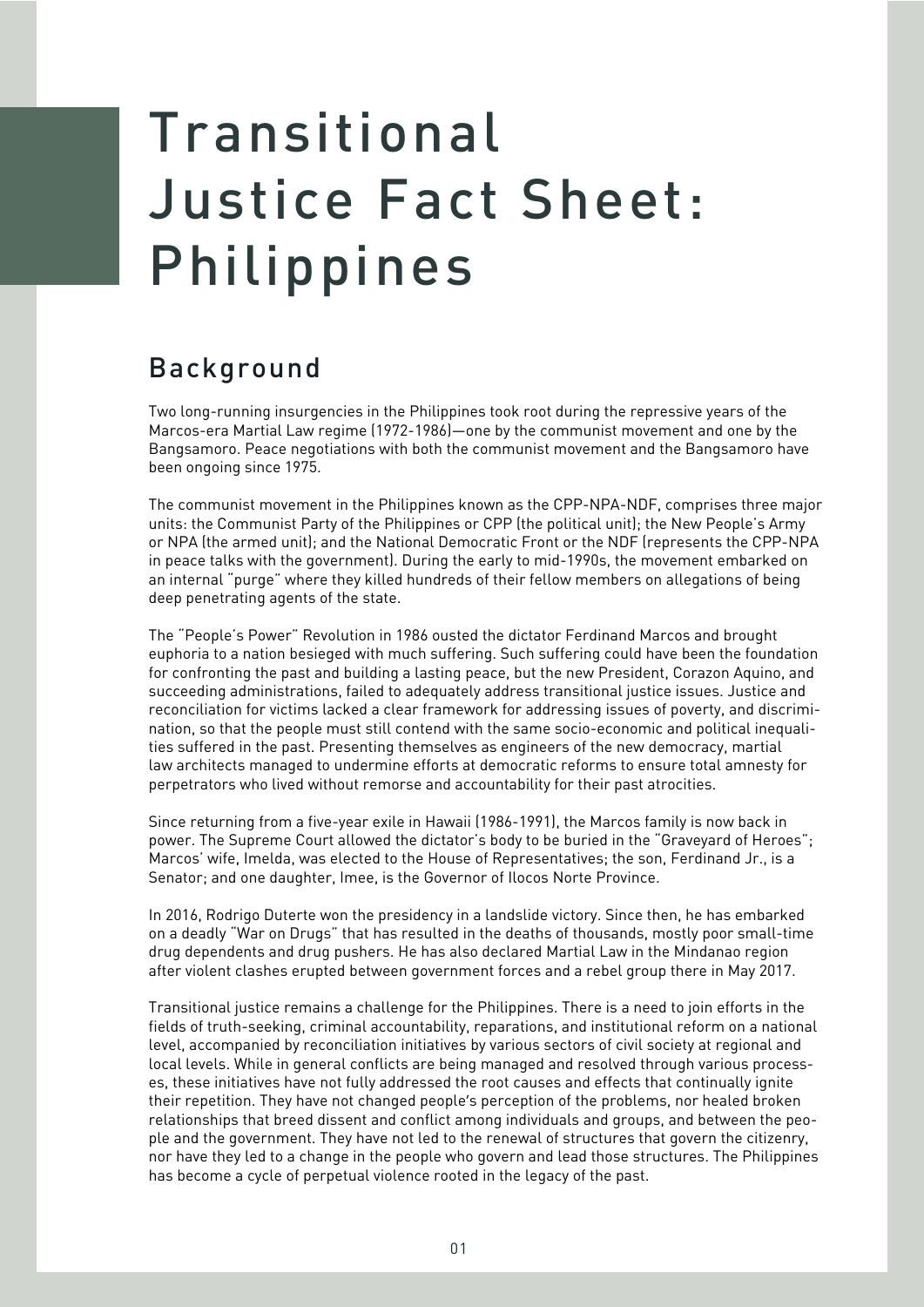## Transitional Justice Initiatives and Challenges

|                | <b>NATIONAL LEVEL</b>                                                                                                                                                                                                                                                                                                                          | <b>COMMUNIST</b><br><b>INSURGENCY</b>                                                                                                                                                                                                                                                                                                                                                                                                                                                                                                                                                                                                                                                                                                                                                               | <b>BANGSAMORO</b><br><b>CONFLICT</b>                                                                                                                                                                                                                                                                                                                                                                                                                                                                                                                                                                                                                               |
|----------------|------------------------------------------------------------------------------------------------------------------------------------------------------------------------------------------------------------------------------------------------------------------------------------------------------------------------------------------------|-----------------------------------------------------------------------------------------------------------------------------------------------------------------------------------------------------------------------------------------------------------------------------------------------------------------------------------------------------------------------------------------------------------------------------------------------------------------------------------------------------------------------------------------------------------------------------------------------------------------------------------------------------------------------------------------------------------------------------------------------------------------------------------------------------|--------------------------------------------------------------------------------------------------------------------------------------------------------------------------------------------------------------------------------------------------------------------------------------------------------------------------------------------------------------------------------------------------------------------------------------------------------------------------------------------------------------------------------------------------------------------------------------------------------------------------------------------------------------------|
| <b>TRUTH</b>   | • Government complacency<br>towards truth-seeking initiatives.<br>• School textbooks paint a rosy<br>picture of the Martial Law era.<br>• The government has been<br>reluctant to open its archives for<br>fear of possible threats to<br>national security. The pain of truth<br>seeking was considered too risky<br>for a fragile democracy. | • Scarce information regard-<br>ing victims of the Marcos-era<br>Martial Law, and of the internal<br>purge" launched by the CPP.<br>. No full accounting by the<br>CPP-NPA of what really<br>happened during the internal<br>purge" and no efforts to reach<br>out to victims' families.                                                                                                                                                                                                                                                                                                                                                                                                                                                                                                            | . It took the Philippine<br>government 28 years to<br>realize a Transitional Justice<br>and Reconciliation<br>Commission (TJRC) under the<br>auspices of negotiations<br>with the MILF. The TJRC has<br>brought out narratives of<br>historical grievances of the<br>Bangsamoro.                                                                                                                                                                                                                                                                                                                                                                                   |
| <b>JUSTICE</b> | • Since 1975, the government<br>established negotiating panels for<br>rebel groups-the CPP-NPA-NDF,<br>MILF (Moro Islamic Liberation<br>Front), and MNLF (Moro National<br>Liberation Front).<br>• The government's lack of<br>sensitivity to the Marcos-era<br>martial law human rights victims<br>results in acts of re-victimization.       | • The communist movement's<br>internal "purge" resulted in the<br>loss of hundreds of lives of those<br>suspected as deep penetrating<br>agents (DPAs) of the state,<br>something the CPP vehemently<br>denies.<br>• The C-N-N (Communist Party<br>of the Philippines-New People's<br>Army-National Democratic<br>Front) embodies a culture of<br>intolerance towards those<br>regarded with suspicion.<br>• Many civilians/communities<br>were caught in the middle of<br>clashes between state forces<br>and communist rebels and their<br>supporters.<br>• The government views many<br>left-leaning human rights<br>organizations as legal fronts<br>or sympathizers of the CPP-<br>NPA and, therefore, legitimate<br>targets in the government's war<br>against the communist insur-<br>gency. | • The MNLF and MILF grew<br>out of decades of poverty,<br>discrimination,<br>marginalization, underdevel-<br>opment and state neglect of<br>minority ethnic and religious<br>groups.<br>• The TJRC final report (2016)<br>lays out comprehensive<br>recommendations based on<br>a listening process. However,<br>the new administration (also<br>2016) said they are still<br>studying the<br>recommendations.<br>· Historical injustice suffered<br>by the Bangsamoro-<br>including rights violations<br>and land dispossession-was<br>caused by three factors: deep<br>neglect by the state,<br>systematic violence, and a<br>nationwide culture of<br>impunity. |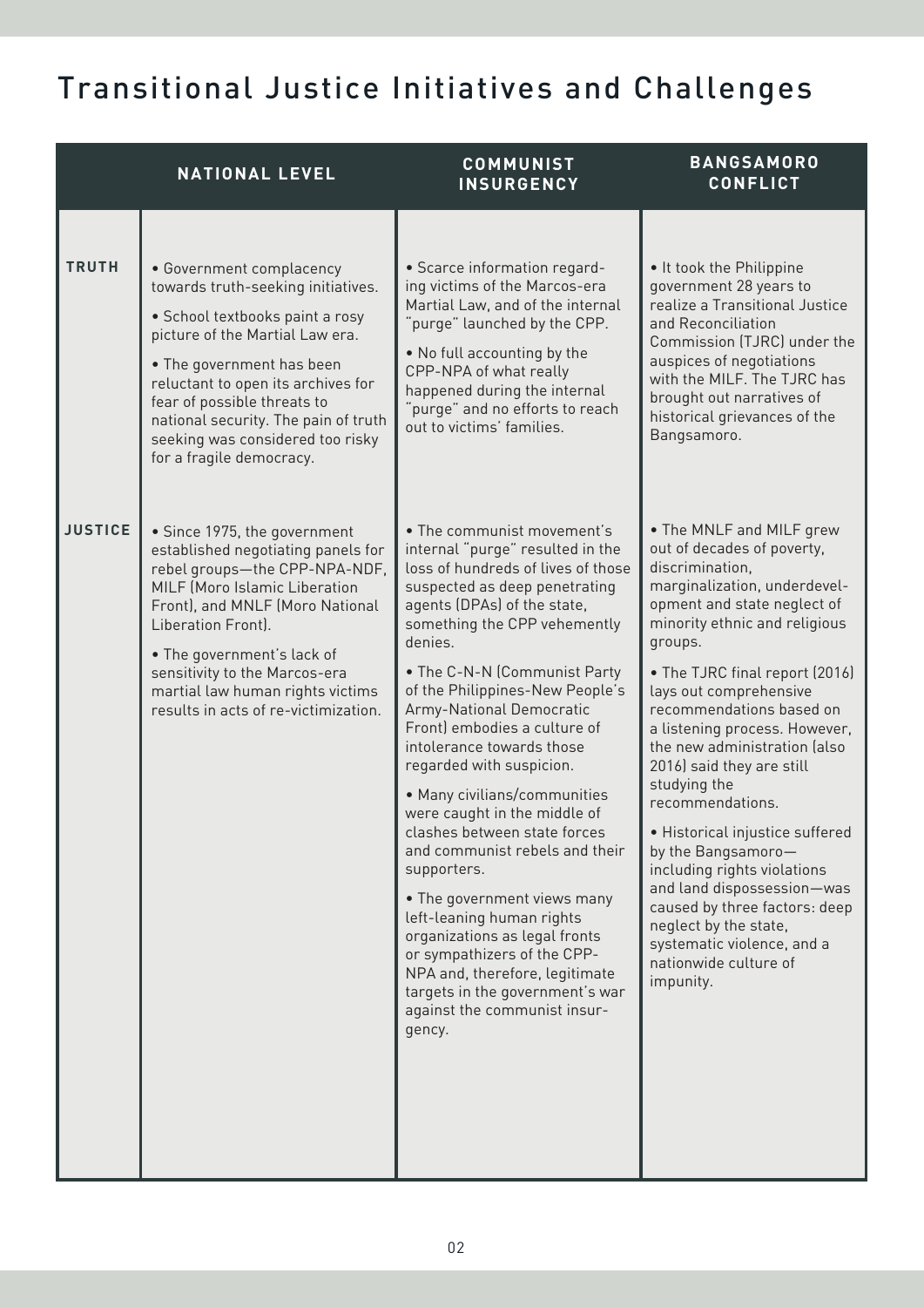|                                                   |                                                                                                                                                                                                                                                                                                                                                                                                                                                                   |                                                                                                                                                                                                                                                                                                                         | • While the Bangsamoro and<br>other indigenous peoples<br>of Mindanao have struggled<br>against subjugation and<br>colonization, the state's<br>handling of their legitimate<br>grievances has not resulted<br>in justice. Various adminis-<br>trations have perpetuated<br>discrimination and oppres-<br>sion through legal<br>mechanisms, leading to<br>dispossession of ancestral<br>domains, and further the<br>plight of the people. |
|---------------------------------------------------|-------------------------------------------------------------------------------------------------------------------------------------------------------------------------------------------------------------------------------------------------------------------------------------------------------------------------------------------------------------------------------------------------------------------------------------------------------------------|-------------------------------------------------------------------------------------------------------------------------------------------------------------------------------------------------------------------------------------------------------------------------------------------------------------------------|-------------------------------------------------------------------------------------------------------------------------------------------------------------------------------------------------------------------------------------------------------------------------------------------------------------------------------------------------------------------------------------------------------------------------------------------|
| <b>REPARA-</b><br><b>TIONS</b>                    | • Congress established the<br>Human Rights Victims' Claims<br>Board (HRVCB) in 2013 to provide<br>reparations to victims of the<br>Marcos-era martial law<br>violations. By December 2017, it<br>had already distributed an initial<br>payment to victims. Of the 75,730<br>applications received, 96% have<br>been adjudicated.                                                                                                                                  | • The C-N-N claims to have<br>provided reparations to the<br>families of victims of the internal<br>purge".                                                                                                                                                                                                             | • Bangsamoro demands for<br>recognition of the right to<br>self-determination is at the<br>root of the Bangsamoro<br>conflict.<br>• The implementation of the<br>recommendations of the<br>TJRC Report were halted due<br>to a change in administra-<br>tion.                                                                                                                                                                             |
| <b>INSTITU-</b><br><b>TIONAL</b><br><b>REFORM</b> | . While the majority of Filipinos<br>ratified a new Constitution in<br>1987, not all provisions to<br>quarantee non-recurrence of<br>dictatorial rule were implement-<br>ed. The new Constitution failed to<br>dismantle the Marcos-promoted<br>economic and political elite, and<br>failed to support the develop-<br>ment of a strong political party<br>system. The military continues to<br>enjoy political favors and remains<br>a distinct political block. | • The CPP-NPA peace process<br>got snagged on issues of<br>sovereignty, release of political<br>prisoners, and CPP's inclusion<br>in the government's<br>"terrorist" list. When the peace<br>talks bogged down, civil society<br>and other third parties<br>pressured both parties to<br>continue with the peace talks. | • The transitional justice<br>framework, combined with a<br>conflict transformation<br>perspective, is key to<br>addressing the grievances of<br>the Bangsamoro people. The<br>state needs to acknowledge<br>the rights of victims and its<br>own obligations as a means<br>to transform conflict.                                                                                                                                        |